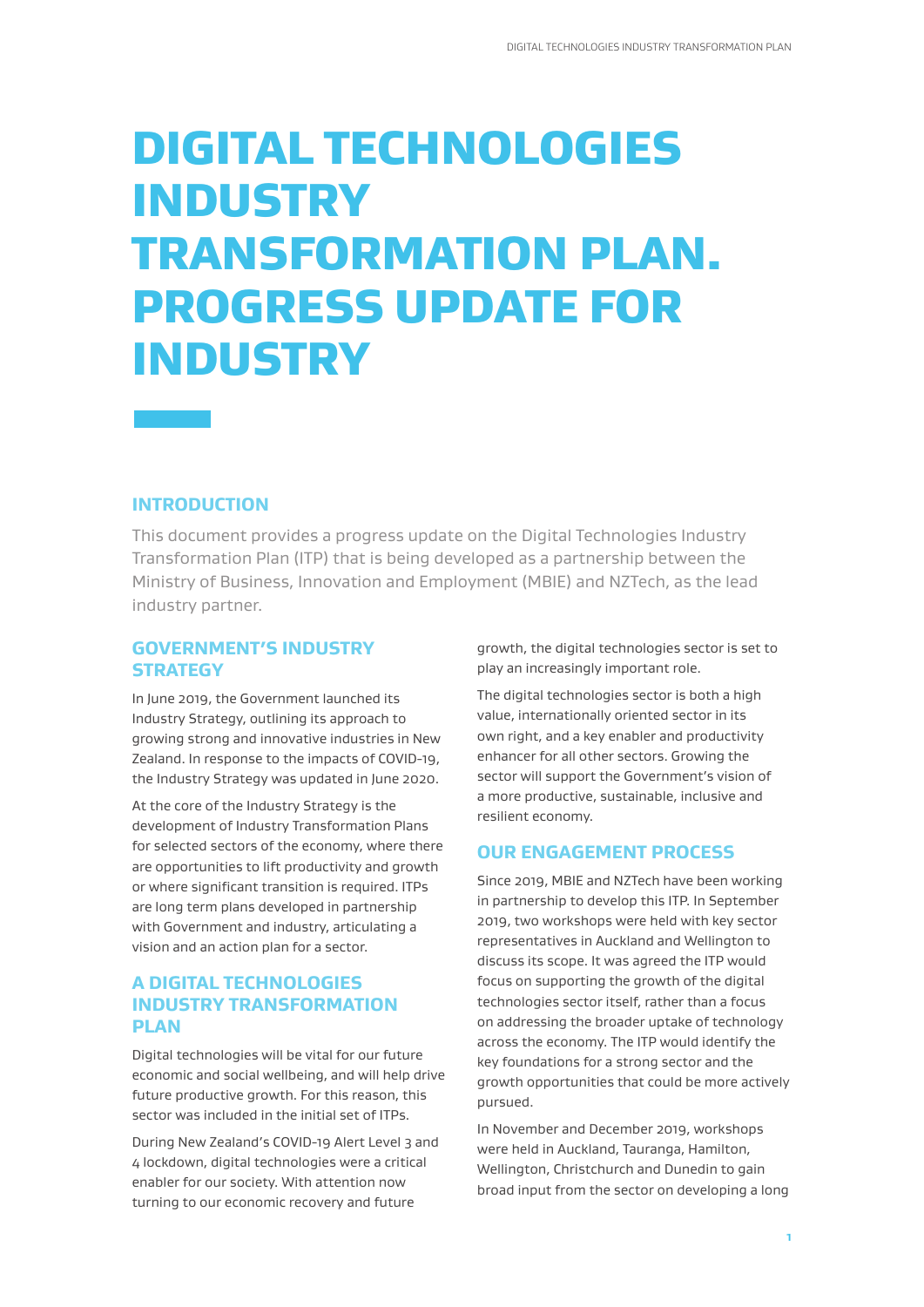term vision for the sector. This also provided the opportunity to understand the sector's key challenges and opportunities, that the ITP should seek to address. Workshop attendance was open to those working in or with the digital technologies sector. More than 150 people attended the six workshops.

In early 2020, workstreams were developed based on the sector's key issues, as raised at these workshops. During New Zealand's COVID-19 response, work on the ITP was paused. In late May, work resumed, developing key initiatives in each of the workstreams.

Recently, a sector reference group has been

established, including key regional and sector representatives. This reference group will provide regular input to the development of the ITP. As key initiatives in the action plan are developed, opportunities to be involved in the ITP will also be available to the wider sector.

A key principle for the development of ITPs is partnership with Māori. A Māori engagement workstream will seek to understand challenges and opportunities and co-design initiatives to address them.

Additional workstreams may be identified and the focus of activity may shift throughout the ITP's development, as necessary.

# The Digital Technologies sector

For the purposes of the ITP, we have defined the digital technologies sector as businesses whose core activity is creating and selling digital solutions.<sup>1</sup> This is a narrower focus than some other definitions of the 'tech sector', for example, it does not include high-tech manufacturing. It is worth noting that an ITP is in early stages of development for advanced manufacturing and an ITP has been developed for agritech, both of which cover parts of the broader tech sector.

## **CURRENT STATE OF THE DIGITAL TECHNOLOGIES SECTOR**

- <sup>3</sup> In 2019, there were over 13,000 firms in the sector. Over 75 percent of these firms had no employees, illustrating a significant proportion of self-employed workers in the sector.
- In 2018, the digital technologies sector contributed almost \$6.5 billion to GDP.
- There were 76,065 workers in digital technology occupations across the economy in 2018. Many of these were roles in other sectors, highlighting the importance of digitally skilled workers across the economy.
- › Employment is mainly clustered in Auckland, followed by Wellington and Canterbury.
- › Average wages in the sector are significantly higher than the New Zealand average. In 2019, they were \$119,442 compared to a New Zealand average of \$59,703.

<sup>1</sup> For the purposes of measuring the digital technologies sector, we have used five ANZSIC codes:

<sup>1.</sup> M7000 Computer Systems Design and Related Services<br> **1. FRAG207 Computer Software Wholesaling** 

<sup>2.</sup> F349207 Computer Software Wholesaling

<sup>3.</sup> G422220 Computer Software Retailing

<sup>4.</sup> J592 Data Processing, Web Hosting and Electronic Information Storage Services

<sup>5.</sup> J542 Software Publishing

There are limitations with this methodology, for example a fintech company may be classified under the ANZSIC code K641915 Financial services not elsewhere classified and would not be captured in this definition. However, there does not currently exist a way to accurately capture statistics on all digital technology companies across all sectors of the economy.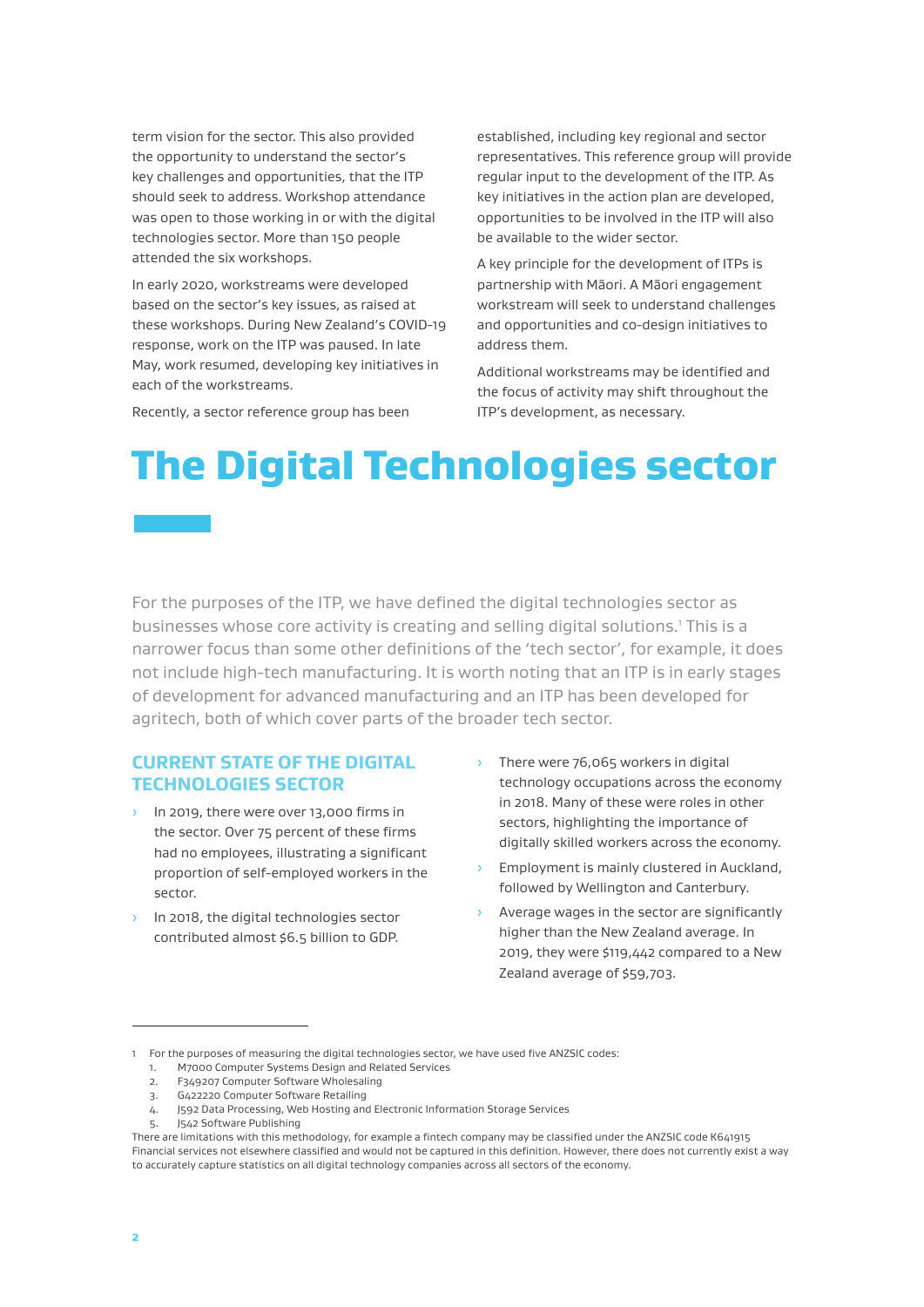- In 2016, 73 percent of firms in the sector reported having 'hard to fill' vacancies, compared to the New Zealand average of 57 percent, indicating that some gaps currently exist in the skills pipeline for the sector.
- Firms in the sector are more likely to invest in research and development (R&D) and expansion than the New Zealand average.

## **IMPACTS OF COVID-19**

The digital technologies sector was not immune to the impact of COVID-19. Despite the global pandemic, the tech sector is continuing to create growth in employment and exports for New Zealand.

During the COVID-19 Alert Level 4 Lockdown in April 2020, many digital technology firms reported the main impact on their business was the inability to access customers and a corresponding concern regarding cash flow. Travel restrictions have been challenging for some digital exporters who need to engage with international customers to grow their businesses. However, as digital companies, they were well positioned to quickly adapt to digital engagement.

The fast growth digital and software as a service (SaaS) exporters only experienced minimal impact, with some decrease in new customer acquisition resulting in a slowdown in hiring. For many, their main concern was being able to access capital to support continued growth. Timing was critical and those that had recently undertaken a successful capital raise are well placed to continue through the global economic slowdown.

They are also more likely to be engaging internationally and to be export oriented from their inception.

› Between April 2019 and May 2020, IT services exports exceeded \$4 billion, with key markets in the United States of America (USA), Australia and Europe.

Domestically, as customers moved to remote working, IT service providers saw work continue, however there was a freeze on major projects and forward planning. This has continued with many IT projects still on hold or experiencing substantial delays. However, we are beginning to see large corporations and public sector organisations identifying digital as critical and new projects being considered. Nevertheless, it is expected that a number of IT companies may struggle through this period and will need to reduce staff until projects recommence.

Across the sector, there has been a general hiring freeze, with 15 percent of firms having to reduce staff during April and May and an additional 18 percent expecting to have to make future staff reductions due to COVID-19.

New Zealand's digital technology sector has shown good resilience and most firms are weathering the global economic turmoil well. Concerns have now moved to the impact of restrictions on immigration and the increasing skills shortages which are expected to create challenges for many in the sector.

## **VISION FOR THE SECTOR**

The digital technologies ITP will articulate a long term vision for the sector and an action plan to help move the sector towards that vision. The draft vision for the digital technologies sector is:

*The world looks to Aotearoa New Zealand as a leader in ethical, innovative, inclusive and sustainable digital technologies. These technologies enable our economy to prosper, help our businesses to grow stronger and compete internationally, and contribute to the wellbeing of all New Zealanders.*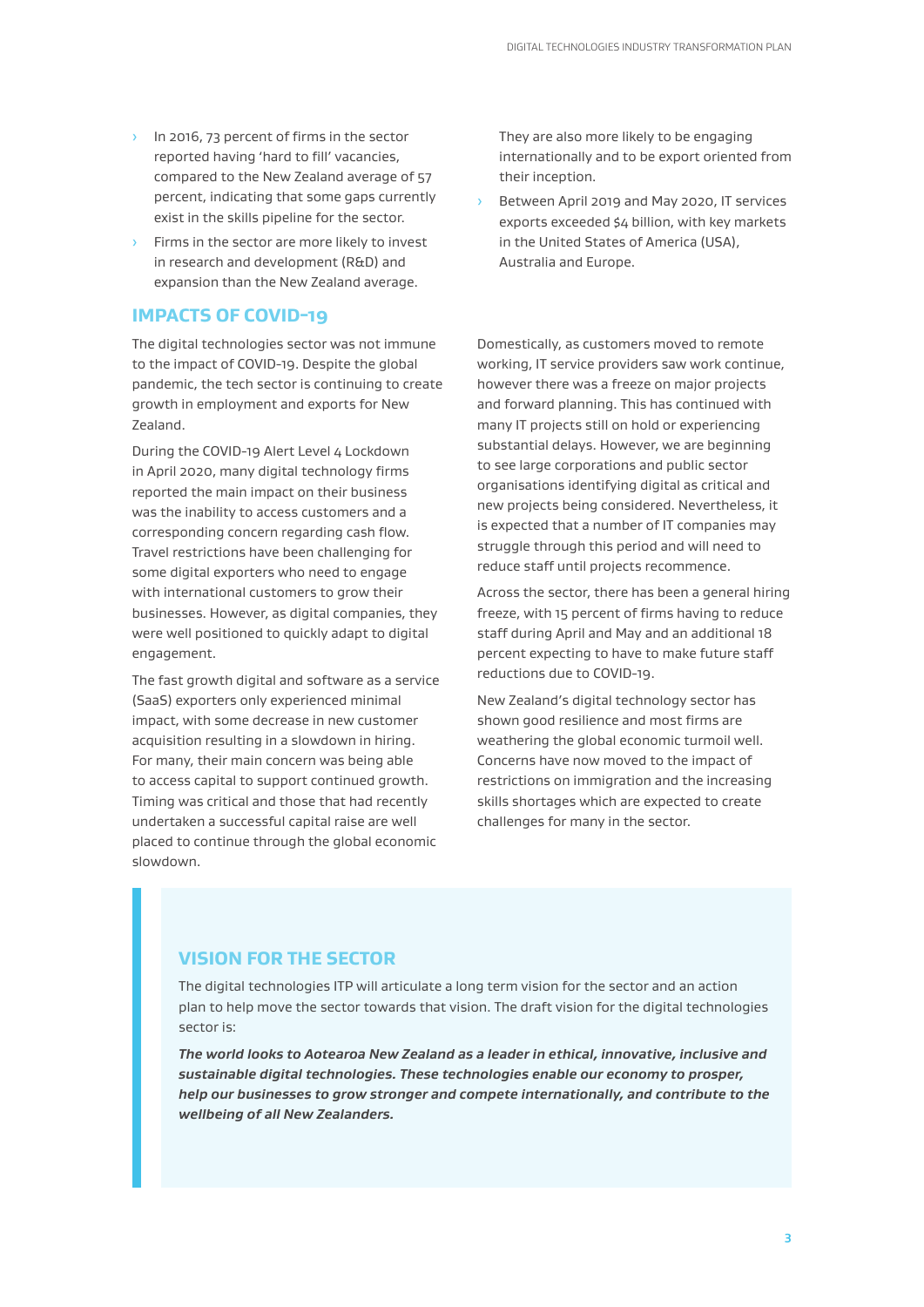This draft vision was co-designed through participation in sector workshops held throughout New Zealand in 2019. An agreed vision for the digital technologies sector will guide the initiatives in the action plan of the ITP, and provide a shared understanding of success for industry and Government. The ITP will also

Action Plan

consider what our measures of success will be, to ensure we are progressing towards this vision.

As we continue the development of the ITP, further feedback on the current draft vision is welcome. Please send your feedback to IndustryTransformationPlans@mbie.govt.nz

# The ITP seeks to support the growth of the digital technologies sector and progress towards realising the vision, as outlined above. As shown in Figure 1, there are foundational elements for the sector the ITP can strengthen and growth areas to support.



**Ensuring good foundations**

**4**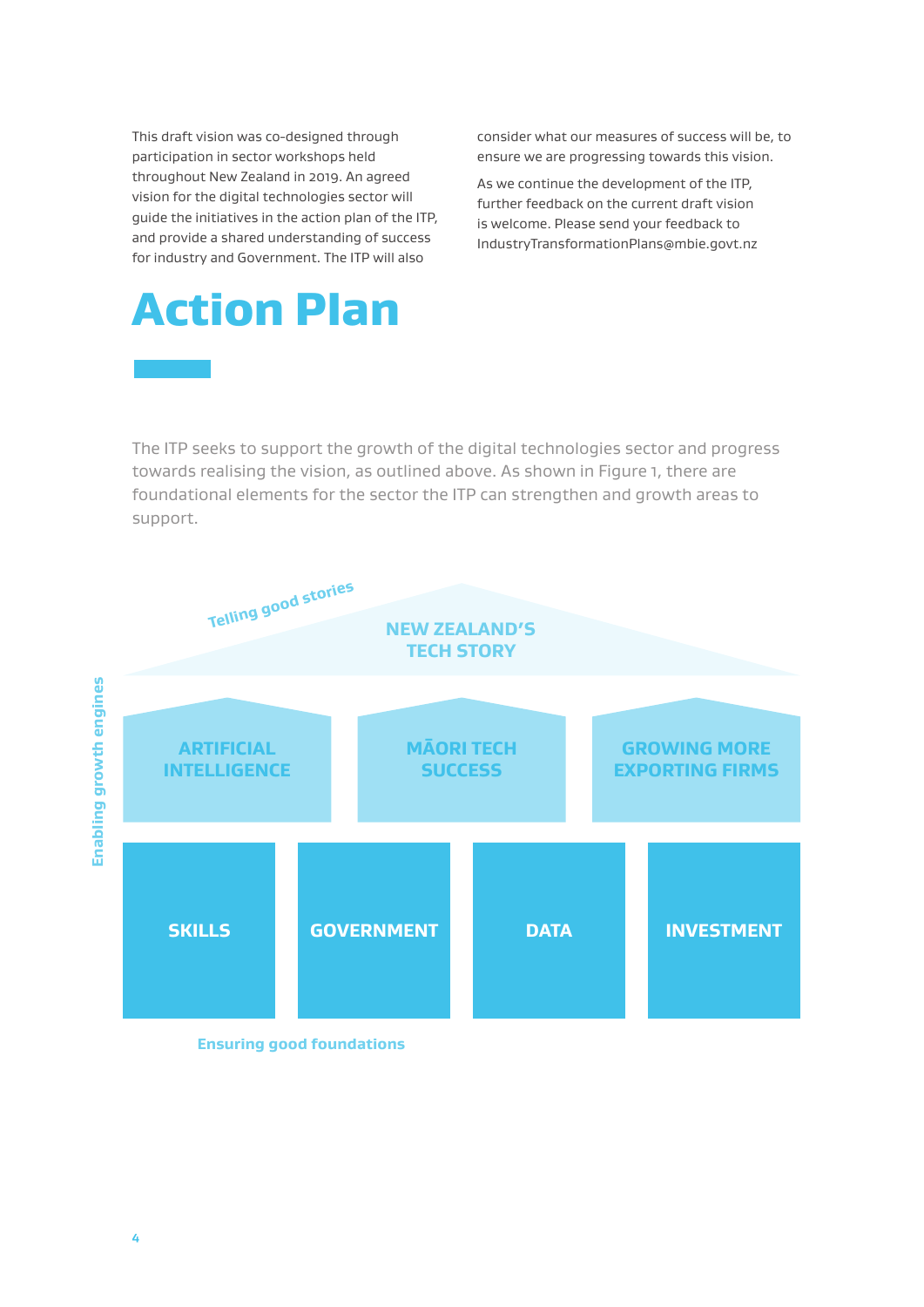## **SKILLS**

## *What we've heard*

A strong skills pipeline is a critical foundational element for the success of the digital technologies sector. It enables workers to find good jobs and businesses to access the talent they need.

The need for a healthy pipeline of skills and talent to work in the digital technologies sector is not a new issue. In 2017, the Digital Skills Forum published Digital Skills for a Digital Nation, noting a global shortage of digital skills and that local demand for these skills has outstripped supply since the 1990s.

During our workshops, commentary regarding some of the key skills challenges included:

- › The gap between the skills recent graduates have and the skills that the industry needs.
- Businesses consider it costly and risky to take on graduates and interns, however students require access to work experience.
- › The tertiary education sector can be slow to respond to rapid changes in technology.
- There is a particular lack of skills in emerging technology, for example, artificial intelligence (AI).
- › Graduates need both technical skills and soft skills, but currently, many qualifications do not teach both.
- **Embedding the digital curriculum in schools** is essential for growing the long term skills pipeline, but many teachers don't currently have the skills to teach the new curriculum.
- Businesses have relied on immigration to fill skills gaps in New Zealand, particularly for niche skills where our labour market is too shallow. This is currently not possible, due to the COVID-19 border closure.

### *Existing initiatives*

There are existing initiatives in place to build the capacity for digital skills in New Zealand. Digital technology has been a component of our education curriculum since 2019, when the Ministry of Education (MoE) revised the technology learning area. The Curriculum now includes two new technological areas:

1. Computational thinking for digital technologies.

2. Designing and developing digital outcomes.

The purpose of this revision is to ensure that all learners know about digital technologies and understand the decisions people make when they use and create them.

In 2014, ICT Graduate Schools were established in Auckland, Wellington and the South Island. Their objective is to provide graduates with work relevant and business focused skills. Subsequently, this provides more direct pathways from education into employment. In 2019, a Digital Skills Hui was held in Wellington, with industry, Government and non-governmental organisations (NGOs) to shape priorities and next steps for digital skills development.

Six interim Establishment Boards (iEBs) are in place to create new Workforce Development Councils (WDCs) as part of the Review of Vocational Education, including one for the Creative, Cultural, Recreation and Technology sectors. The WDC will be responsible for a strategic view of future skills needs of its industries. It will also set standards, develop qualifications and help shape the curriculum of vocational education.

In addition, successful programmes like Summer of Tech and the Dev Academy have delivered tangible results within the sector.

## *Proposed new initiatives*

Demand for digital skills will only increase, in New Zealand and overseas, and across the wider economy. Current border restrictions will also make it difficult for tech businesses to access IT talent from offshore. As a result, we need to grow this talent within New Zealand and this requires a concerted effort from both Government and industry.

Given the critical importance of ensuring our people are equipped with the right skills and the opportunities for New Zealanders to work in the sector, the ITP has a strong focus on the skills pipeline. To inform our future work, the Government is supporting NZTech to update the Digital Skills for a Digital Nation research. This will involve reinstating the 2017 industry survey, using similar questions to allow for historical comparisons plus additional questions to better understand diversity. The report will also include a new section examining the education-to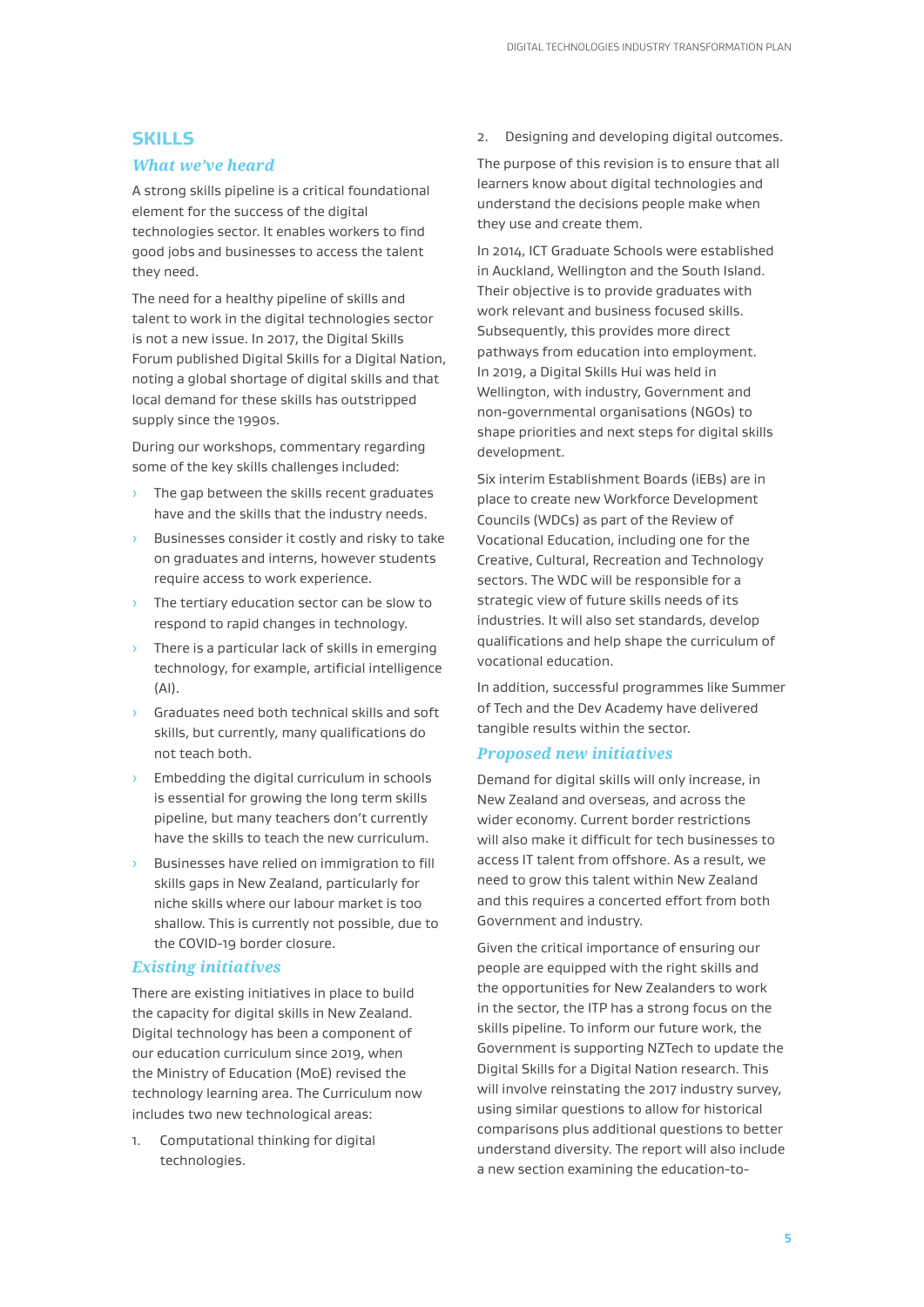employment landscape and a detailed analysis of data from the Summer of Tech internship programme.

Based on the findings of this research, specific initiatives will be co-designed by Government and industry, to trial new ways of bridging the education-to-employment pathway. These pilots will target the specific work-ready attributes that New Zealand digital tech businesses say are lacking in our IT graduates. This includes adjustments to existing qualifications or where people completing courses can become workready via an accessible and effective module.

#### **NEXT STEPS:**

NZTech will initiate research in September with the aim of completion by the end of 2020. MBIE is looking to convene a working group with MoE, Tertiary Education Commission (TEC) and industry representatives to design a pilot to bridge the work-ready gap, for implementation in early 2021.

## **ROLE OF GOVERNMENT**

#### *What we've heard*

The Government touches the digital tech sector across multiple areas including procurement, provision of infrastructure, the research and science system, regulation and business support. While there are examples where the Government has implemented programmes of work and delivered on the expectations of the sector, industry also raises instances where government has been slow to adopt new technologies and considers there is a lack of tech expertise within Government.

According to IDC, in 2019 the public sector accounted for 29.6 percent of all IT spending in New Zealand. However, the Government procurement system remains one of the biggest pain points for the sector. Feedback we have received from the sector includes:

- › Even though the Government has procurement rules, they have not made the process any easier for smaller suppliers.
- › The procurement process is slow, expensive and onerous for companies.
- › The Government is too risk averse and needs to be more entrepreneurial and agile when procuring tech solutions.
- New Zealand businesses consider it difficult to compete against large international firms.
- › The process should be more open and decisions more transparent.

#### *Existing initiatives*

#### **Government procurement rules**

The 4th edition of the Government Procurement Rules came into effect in October 2019. The new rules require Government agencies to consider broader environmental, social, economic or cultural outcomes when purchasing goods, services or construction works. It also requires Government agencies to consider how they can create opportunities for New Zealand businesses through their procurement opportunities.

## *For more information: https://www. procurement.govt.nz/procurement/principlescharter-and-rules/government-procurementrules/*

#### **Digital inclusion**

The Department of Internal Affairs (DIA) estimates that one in five people in New Zealand lack at least one of the four elements needed to be digitally included – motivation, access, skills or trust. As part of the Digital Inclusion Blueprint, DIA has developed a Digital Inclusion Action Plan for 2020/21 which sets out the key actions to help bridge digital divides and ensure more New Zealanders have access to digital technology and skills.

#### **Connectivity**

#### *Connectivity and accessibility*

Digital transformation is critical to the economy of the future. However, this can only be realised with access to high quality communications networks. Government has invested in mobile and broadband programmes to create a strong foundation for New Zealand's digital future. High quality, resilient telecommunications infrastructure is a horizontal enabler, meaning the benefits of connectivity are seen right across the economy.

Access to connectivity is necessary for New Zealanders to utilise transformational technologies, enable business and social prosperity and support regional growth. To support the adoption of emerging technology and enable New Zealanders to fully participate in our increasingly digital society, MBIE is considering how to address accessibility barriers.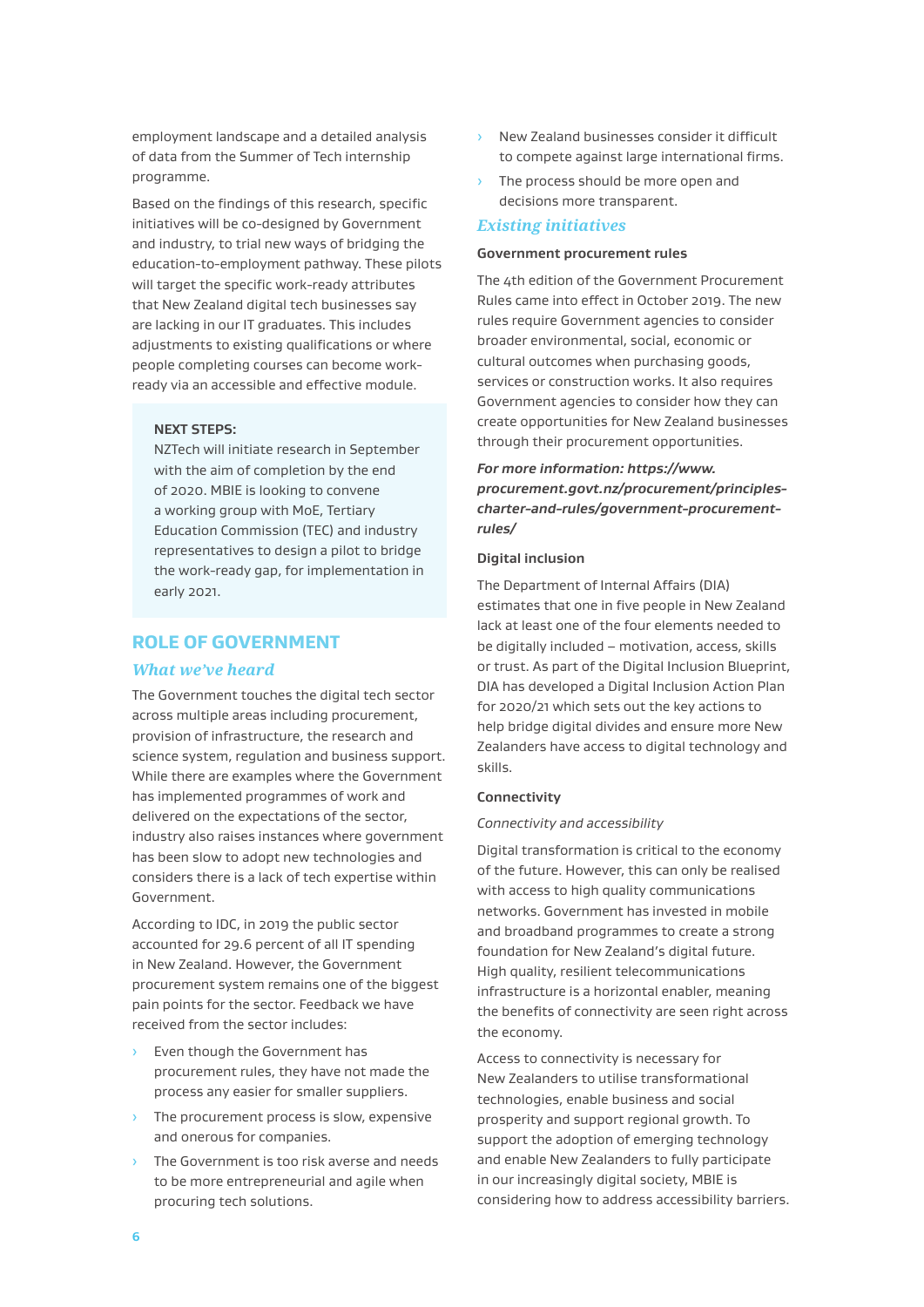This includes the affordability of services and capacity issues in rural networks.

#### *5G*

Many of the digital technologies underpinning deeper digital transformation require untethered real time transmission of data and the deployment of 5G is a key tool. A focus for MBIE is on ensuring New Zealand's telecommunications networks are robust and have capacity to meet increasing digital needs and demands of New Zealanders while underpinning the roll out of transformational technologies such as 5G.

Radio spectrum is an important input into this work. It underlies and supports a vast array of economic activities, contributing to New Zealand's economic growth, innovation and global competitiveness. To enable the roll out of 5G technologies, MBIE has allocated a short term Management Right in the 3.5 GHz band to the Interim Māori Spectrum Commission. MBIE is also continuing the Crown-Māori relationship, regarding spectrum allocation and management.

MBIE is in the process of allocating short term commercial rights in the 3.5 GHz band and is on track with allocation of long term rights from November 2022. Technical work is progressing on other bands suitable for 5G, following sector consultation in 2018 and 2019.

#### *Provincial Growth Fund connectivity funding*

To help increase digital connectivity, the Provincial Growth Fund (PGF) has funded 13 regional digital hubs. These hubs will improve regional connectivity by providing services such as free wi-fi, co-working spaces and guidance on use of the internet for business and skills development purposes. Additional funding has been provided to connect more rural and urban marae to the internet.

#### **Digital Council for Aotearoa New Zealand**

The Digital Council for Aotearoa New Zealand has been established to advise the Government on how to maximise the societal benefits of digital and data-driven technologies to increase equality and inclusivity, wellbeing and community resilience. The Digital Council's year one work programme is examining public trust and social

licence in digital and data-driven technologies. We plan to engage with the Digital Council in coming months.

#### *Proposed new initiative*

A new ITP initiative will consider changes to Government procurement to improve outcomes for the digital technologies sector. Currently, the New Zealand Government Procurement and Property (NZGPP) group within MBIE is considering how Government procurement can support the recovery of the New Zealand economy post-COVID-19. The ITP will consolidate industry views on suggested changes and work with NZGPP and DIA to implement actions.

#### **NEXT STEPS:**

A virtual industry workshop will be held in September to gather views on what could be done to improve the procurement process for the digital technologies sector. This workshop will inform decisions regarding specific initiatives to be progressed as part of the ITP.

## **DATA**

#### *What we've heard*

Through feedback from industry workshops, we have identified three specific, but related issues:

- 1. Open data making data more available.
- 2. Data literacy and education.
- 3. Data being undervalued.

Because data and AI are interlinked, a proposed data initiative is likely to be part of the AI strategy. (see below)

#### **Data driven innovation**

The 2015 report, Data Driven Innovation in New Zealand by the Innovation Partnership outlined the economic benefits associated with better use of data. The report estimates data driven innovation (DDI) could easily deliver \$4.5 billion in economic benefits with higher uptake from business and also Government.

Data driven innovation is harnessing data to make smarter decisions and develop new products and services. However, despite its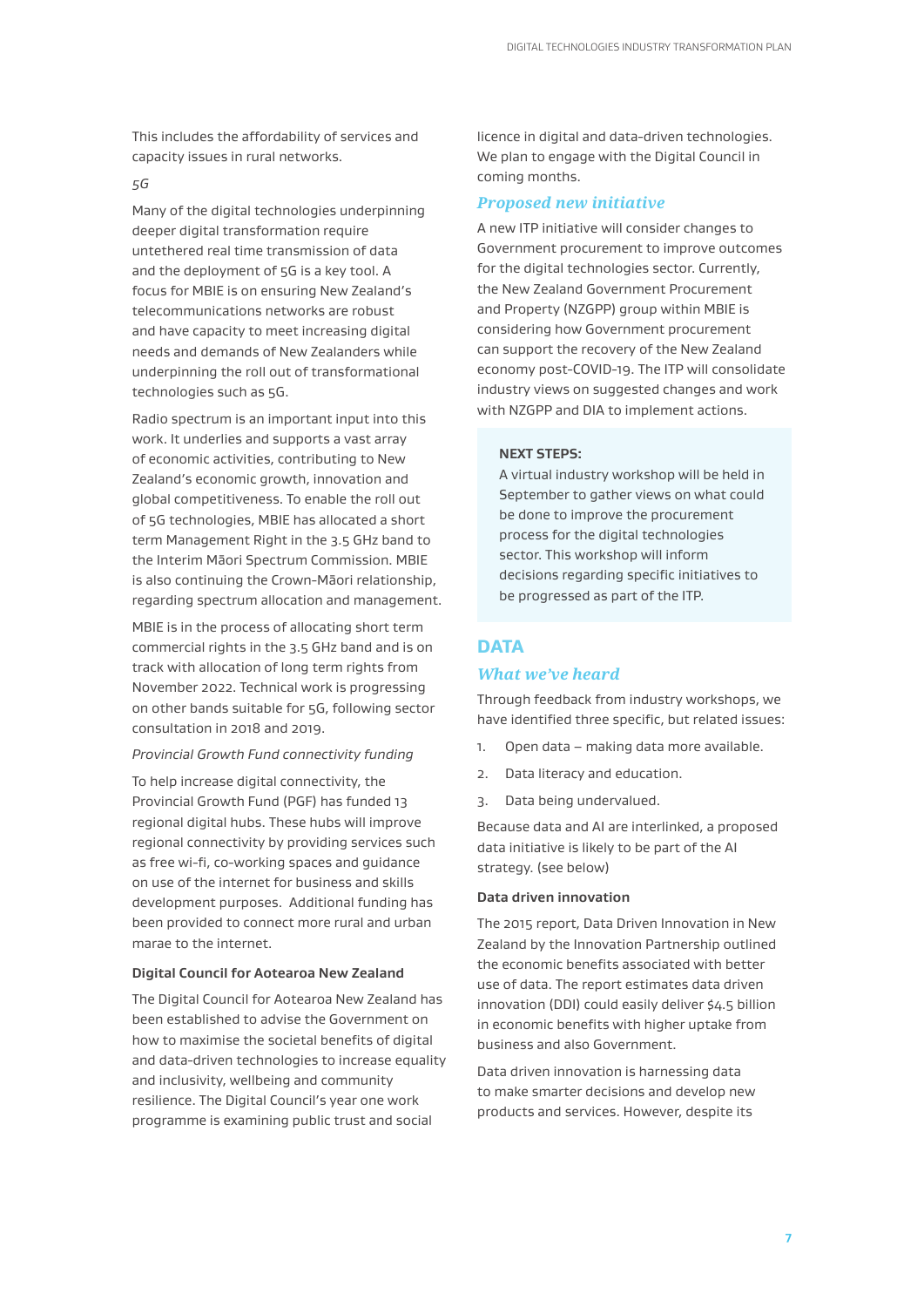potential, the research indicated that adoption of DDI in New Zealand is approximately five years behind other leading countries. While there are many people in New Zealand organisations who understand and use data, relatively few organisations have embraced data as a basis for making decisions at management and board levels. Due to the poor understanding of the value of data, particularly within New Zealand businesses, the adoption of data driven technologies may be slower than anticipated. Subsequently, the associated benefits are unlikely to be fully realised at a business level and also at a larger economic level.

### *Existing initiatives*

#### **Government Open Data**

Statistics NZ have indicated in the Data Strategy and Roadmap for New Zealand that making the right data available at the right time is a key focus area.

Currently, 15,370 databases have been listed on data.govt.nz. This includes local and central Government data. Increasing the availability of open data is not solely an area for Government intervention, but requires support at a business level.

#### **Digitisation of small and medium enterprises**

New Zealand's COVID-19 response has led to a better understanding of digitisation as a necessity for business continuity. Currently, the Government is undertaking research on the increased use of digital commerce and the continual growth of data collected by digital tools.

However, the skills to ensure the data can be interpreted and acted on will be increasingly critical for business.

#### *New initiative*

Further work is required in this area to better understand the open data needs of small and medium sized enterprises. We are interested in continuing this conversation with industry, particularly in regards to more innovative ways to increase open data such as data trusts and the potential for a national Digital Twin.

#### **NEXT STEPS:**

We plan to evaluate the following assumptions:

- › New Zealand businesses do not realise the value of data and the potential of data driven insight (both supply and demand).
- › Targeted information can be created for businesses to demonstrate the benefits of data. Test ways in which this could be effectively delivered.
- › Alignment with SME digitisation initiatives and amplifying entrepreneurial capital.
- Test the idea of establishing data trusts or data sharing.
- › Look to advance discussion around the establishment of a Digital Twin and the need for data standards.

# **INVESTMENT**

## *What we've heard*

Investment in our digital tech businesses is critical to ongoing success. Securing investment at multiple stages of a company's life will shape its ability to grow. In our workshops, we heard of challenges in securing investment and differentiating the quality of investments.

Businesses often struggle to fully develop in New Zealand, due to the shallowness of specialised domestic early stage capital markets. Various Government initiatives, for example, the Venture Investment Fund and the Seed Co-Investment Fund have helped develop the ecosystem. However, the supply of venture capital, particularly for Series A and B funding, continues to fall short of growing demand.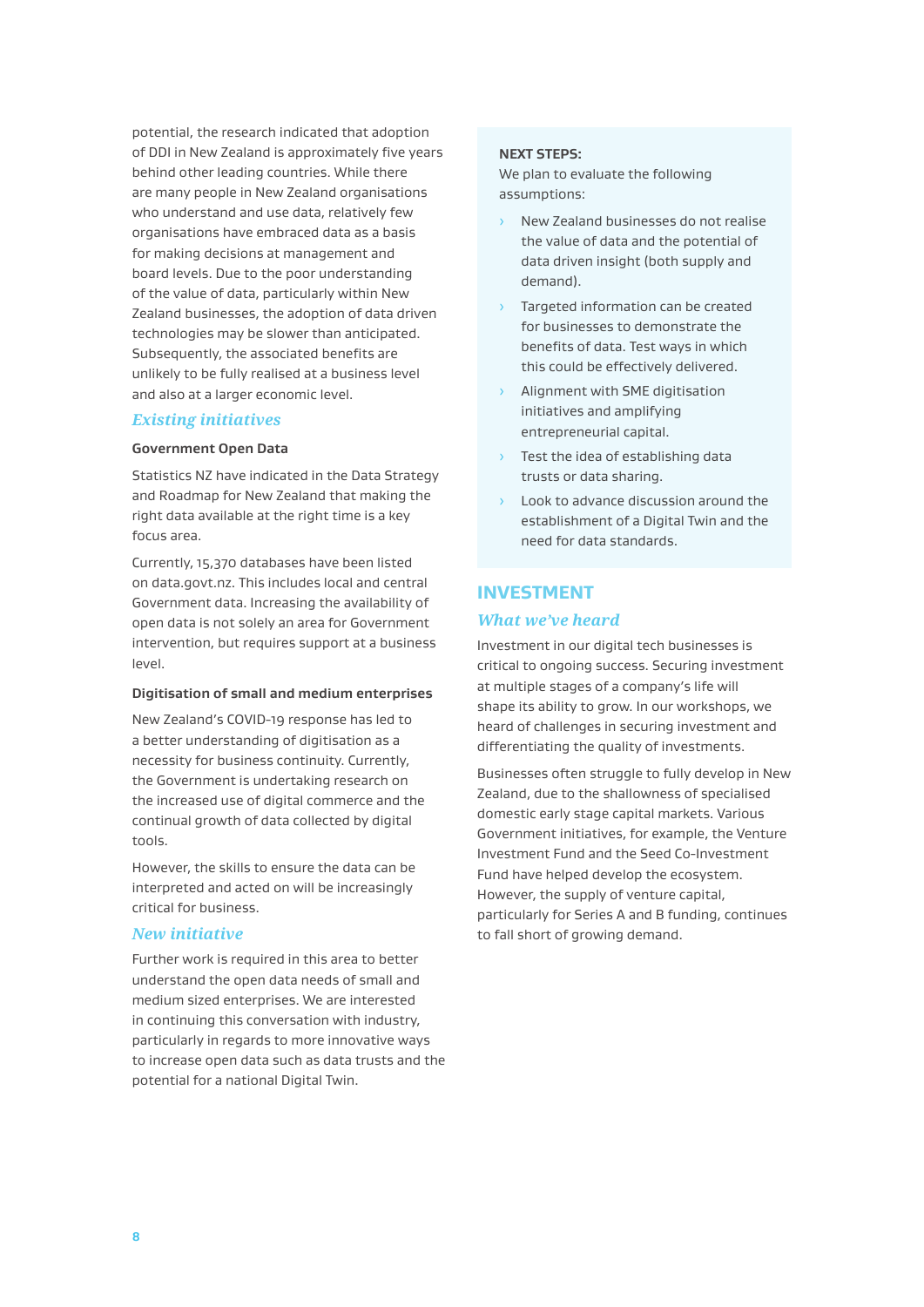#### *Existing initiatives*

The investment landscape for our digital technology sector is maturing, with a range of services and funds on offer for companies looking for capital. The new Elevate Fund (launched as the Elevate NZ Venture Fund) is administered by New Zealand Growth Capital Partners Ltd on behalf of the Guardians of the New Zealand Superannuation Fund. The Elevate Fund is a \$300 million fund-of-funds, which invests in other privately run venture capital funds, and matches public capital with that raised from private investors. By the time it is fully deployed, it will crowd up to \$600 million of private venture capital into the space. The Elevate Fund's investment committee includes experienced international venture capital fund managers who will focus on the capabilities and connectivity that prospective funds bring.

In addition, a new technology incubator programme overseen by Callaghan Innovation provides not only greater access to capital and potential for scale, but also emphasises capability and international connectivity.

Scale Up NZ, also managed by Callaghan Innovation, is looking to make it easier for businesses to connect with people and capital domestically and offshore.

The Technology Investment Network (TIN) has been tracking our technology sector for 16 years and reports on global success and a healthy pipeline of emerging companies.

The venture capital funded route accounts for roughly two percent of firms. Although a large proportion of these firms are in the digital technologies sector, there are other slower growth or less disruptive firms, who are unlikely to receive venture capital. The majority of these firms are also too small to warrant investment by existing private equity firms, list on a public exchange, or attract other sources of equity finance (for example, crowdsourcing and family office funds).

Given this context, the ITP will focus on enhancing the investment landscape and activity that will deepen the investment pool for our emerging digital tech companies.

## **ARTIFICIAL INTELLIGENCE (AI)**

#### *What we've heard*

Artificial Intelligence is being increasingly used around the world by governments, businesses and individuals. While AI has the potential to drive digital innovation across multiple industries in New Zealand's economy, it is also a technology that has some inherent risks that need to be appropriately managed. This makes it a technology that needs social license, underpinned by ethical standards, to ensure trust and accountability in its application.

Without a national plan addressing these tensions, New Zealand risks following international trends, rather than charting its own course regarding the role of AI. Our workshops reported a strong desire for a New Zealand AI strategy to maximise the socioeconomic benefits of AI, while mitigating the risks associated with its adoption.

#### *Existing initiatives*

The Government has been progressing work to ensure trust and transparency exists for the future use and application of AI within New Zealand. Examples of this work include:

- › MBIE has supported independent market research commissioned by the AI Forum of New Zealand (AI Forum). The research has examined the potential for AI to drive economic growth, its possible labour market impacts, government use of AI, as well as social improvement applications of AI. This research has enabled greater understanding of AI and assisted in demystifying many of its potential impacts.
- The Algorithmic Assessment Report published in 2018 by Statistics NZ and DIA was a first step in ensuring New Zealanders have the trust and the confidence regarding Government use of their data.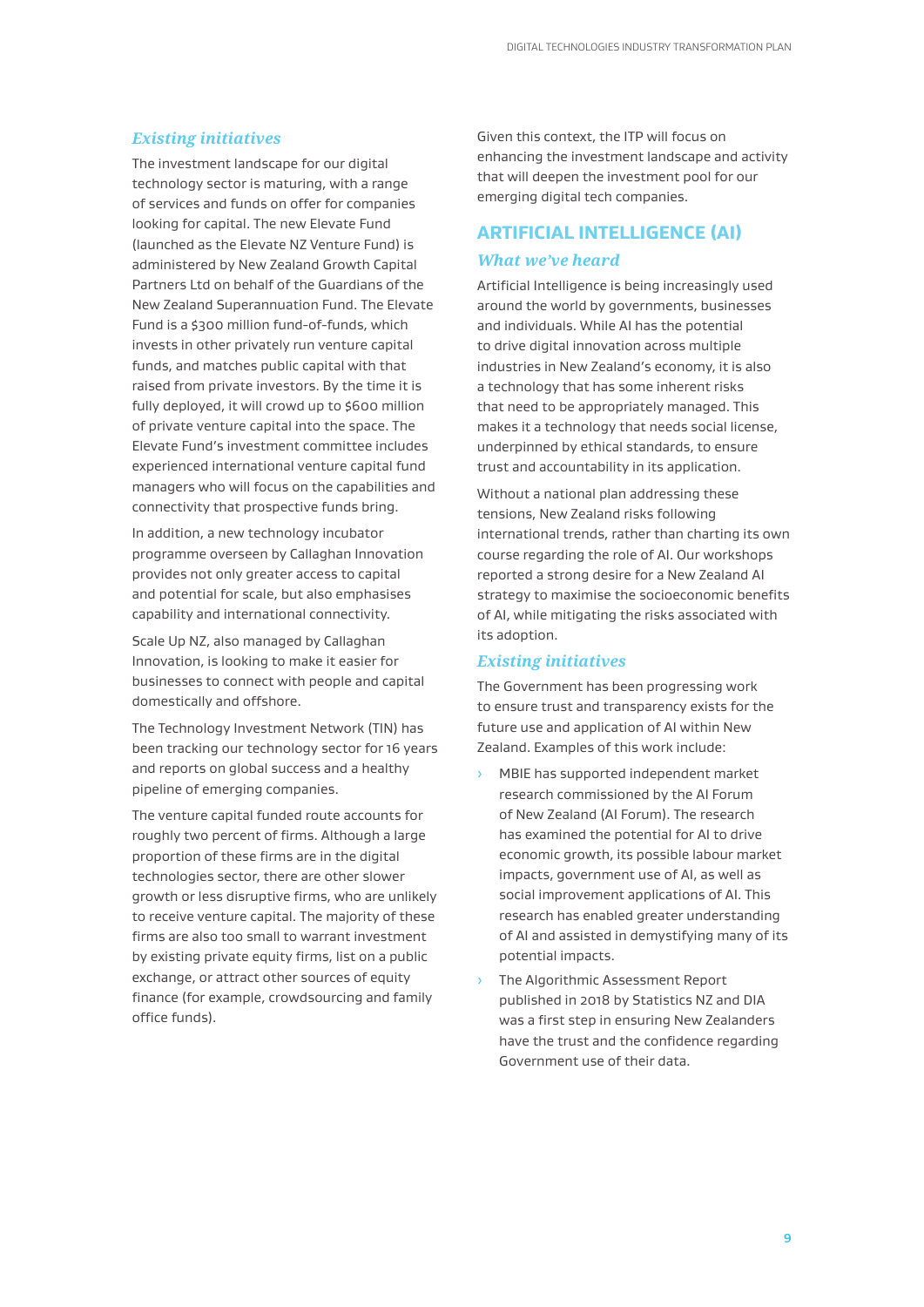- The Algorithm charter for Aotearoa New Zealand was published in 2020. The charter is a commitment by Government agencies to manage algorithm use while balancing privacy, transparency, unintended bias and reflecting the principles of the Treaty of Waitangi. The charter will be reviewed in 12 months to ensure it is achieving its intended purpose.
- › The Digital Council of Aotearoa New Zealand's year one work programme is examining public trust and social licence in digital and datadriven technologies.

#### *Proposed new initiative*

MBIE and key Government stakeholders, in partnership with the AI Forum, will begin scoping a national AI strategy. This work will aim to establish a draft vision for New Zealand's AI strategy. MBIE will be able to take advantage of existing international research, including access to the OECD Network of Experts on AI (ONE AI). ONE AI includes three New Zealand representatives who are working with the OECD on implementing AI principles, best practice approaches, policy and non-governmental stakeholder initiatives into their respective countries' AI strategies.

#### **NEXT STEPS:**

Initial targeted consultation with our key partners during August and September. This will inform advice to the new Government in October regarding a proposed scope, process and vision for the strategy.

## **MĀORI TECH SUCCESS**

#### *What we've heard*

Partnering with Māori is a key principle guiding Government's Industry Strategy. Subsequently, an important work stream is ensuring the ITP delivers step change growth for the Māori economy and enables Māori aspirations in the digital technologies sector.

Statistics on rates of Māori participation in the digital technologies sector are challenging to find. Anecdotal evidence suggests these figures are low and indicates a number of barriers to Māori success in the sector.

However, there are a number of successful Māori owned tech businesses and growing aspirations from rangatahi to find pathways into the sector. Given the high value of digital technology firms, and the high wages for workers in the sector, enabling Māori success in the sector presents a significant opportunity for the Māori economy.

#### *Existing initiatives*

Existing initiatives to support Māori success in digital technologies include:

- Kōkiri, a 12 week kaupapa based startup accelerator supported by Callaghan Innovation.
- PGF funding for marae connectivity to ensure rural and urban marae are digitally enabled.

There also exist initiatives across government that have a broader focus but which can be applicable to supporting Māori in the digital technologies sector, for example:

- Te Pūnaha Hiringa: The Māori Innovation Fund provides annual funding to help Māori collectives gain knowledge to realise their assets' economic potential. This could potentially include support to upskill digitally.
- The Vision Mātauranga Capability Fund supports strengthening capability, capacity, skills and networks between Māori and the science and innovation system.

#### *Proposed new initiative*

To better understand the challenges and opportunities for Māori in the sector, MBIE will work with Te Puni Kōkiri (TPK) and engage with Māori stakeholders. MBIE will then partner with Māori to co-design initiatives in response to the issues and opportunities.

#### **NEXT STEPS:**

MBIE will design an engagement plan and identify key stakeholders.

## **GROWING MORE SUCCESSFUL EXPORTING FIRMS**

#### *What we've heard*

For its size, New Zealand has created a number of globally successful tech firms: Xero, PushPay, Volpara Health Technologies and Vista Group to name a few. And behind all of those currently competing successfully on the world stage, there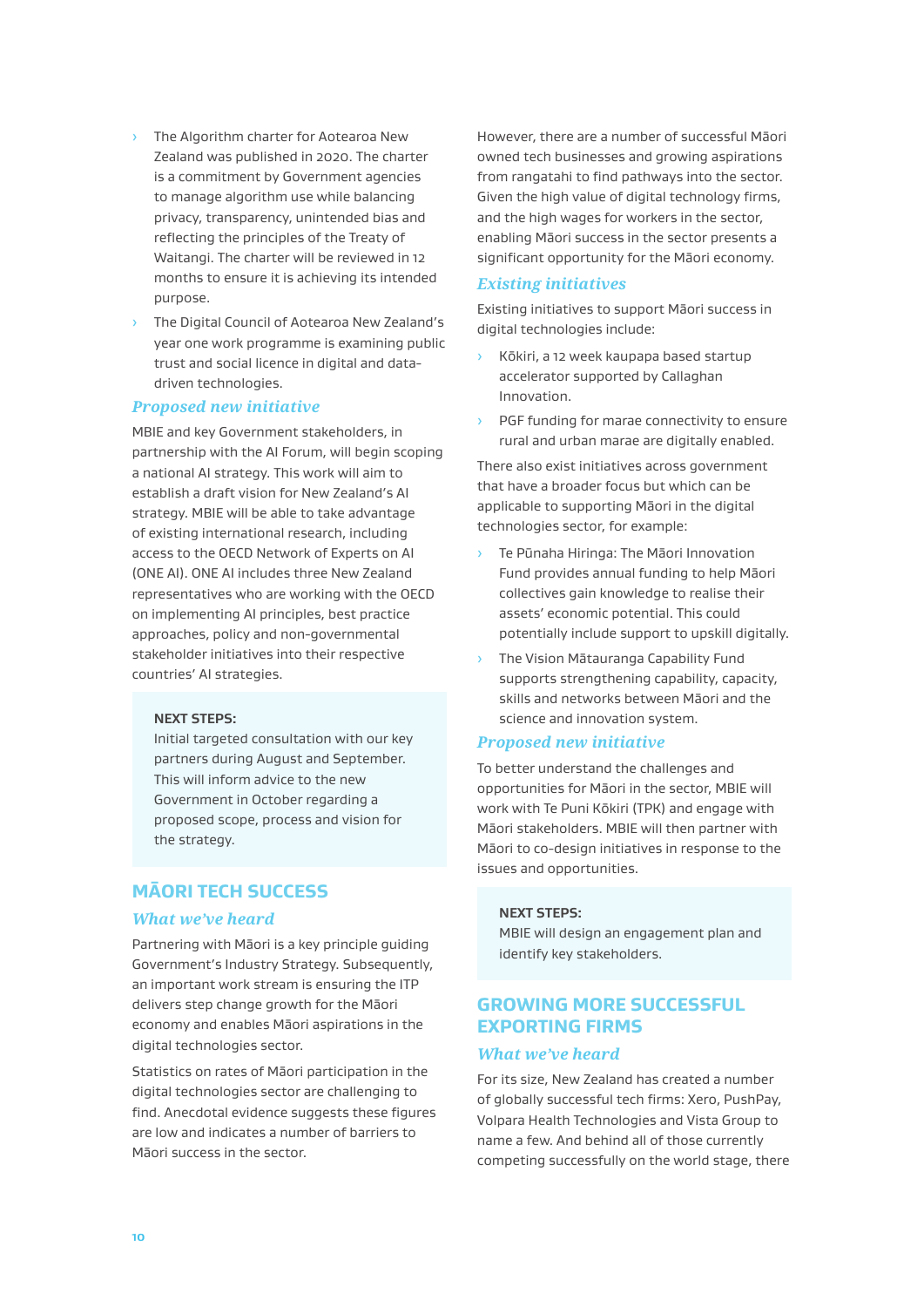is a tranche of up-and-comers right behind them, looking to succeed. These companies create high value jobs and export weightless services at high margins.

This is a massive opportunity for New Zealand, and this ITP is looking to take full advantage. The opportunity exists within the wider digital technologies sector, but analysis suggests that the Cloud Software as a Service space is a particular strength and opportunity to leverage.

### *Existing initiatives*

Callaghan's Digital Sector team have recognised this and have been focusing on creating and maturing a pipeline of these companies to be global-ready. Callaghan is working with NZTE to provide end-to-end support.

There is a range of financial & capability support services available to businesses, including Getting Started Grants, Founder incubators, the R&D tax incentive, NZTE capability vouchers, and the highly successful Southern SaaS Event and Saastr delegations that have formed the base of a SaaS community in Aotearoa. If we truly want to transform and build a knowledge-based economy, we will need to investigate what will make a real difference to a company's ability to scale globally.

#### *Proposed new initiative*

NZTE and Callaghan Innovation are leading a workstream within the ITP on what we know about our globally successful firms, and how we can grow more of them. This will involve interviews with some of our most successful entrepreneurs, and distilling key insights and critical factors for success. Using these, we will look to assess our current support and enterprise system, with a view to identifying whether there are things that the Government, or industry, can do to increase the likelihood of the next wave of New Zealand digital firms taking on the world with new services that can solve future needs or problems of the global consumer base.

#### **NEXT STEPS:**

NZTE and Callaghan are developing the work plan to gather insights in the next few weeks and will come back to a working group for this workstream with the outcomes and next steps.

# **TELLING OUR TECH STORY** *What we've heard*

Despite the success of our tech companies offshore, the international perception of New Zealand is often driven by our reputation as a place to visit on holiday – with beautiful and untouched landscapes and agricultural success. These valid attributes have served our tourism and primary sectors well, however they don't share the full story about what New Zealand can offer. New Zealand is home to some of the most innovative people and businesses in the world and we need to share this message globally.

"Our distance from the US, as well as our emphasis on a clean and pure image, means that they see us as remote and picturesque – perfect for a scenic holiday, but not for a business partnership."

New Zealand Story Doing Business in the US Research 2016

#### *Existing initiatives*

New Zealand Story (NZ Story) was created to enhance New Zealand's reputation, beyond its natural beauty. It works across our export economy to broaden the international perspective about New Zealand. It is based in the values of kaitiaki, integrity and ingenuity.

In 2018, NZTE and NZTech created the UpStarters campaign to provide a unified voice for the tech sector to engage offshore. The sector has welcomed UpStarters, however its messaging has not fully reached its intended audience.

#### *Proposed new initiative*

Our workshops highlighted a range of ideas to help improve the telling of our story offshore. However, we now need to activate a recognisable story for the tech and innovation ecosystem, providing compelling evidence and support for businesses in international markets.

In collaboration with NZ Story and NZTE, NZTech will develop a solution that leverages the existing NZ Story framework and the UpStarters campaign. This will include a unique brand and consistent tech message to promote New Zealand technology and innovation internationally. This will also provide a consistent approach for messaging throughout Government and industry.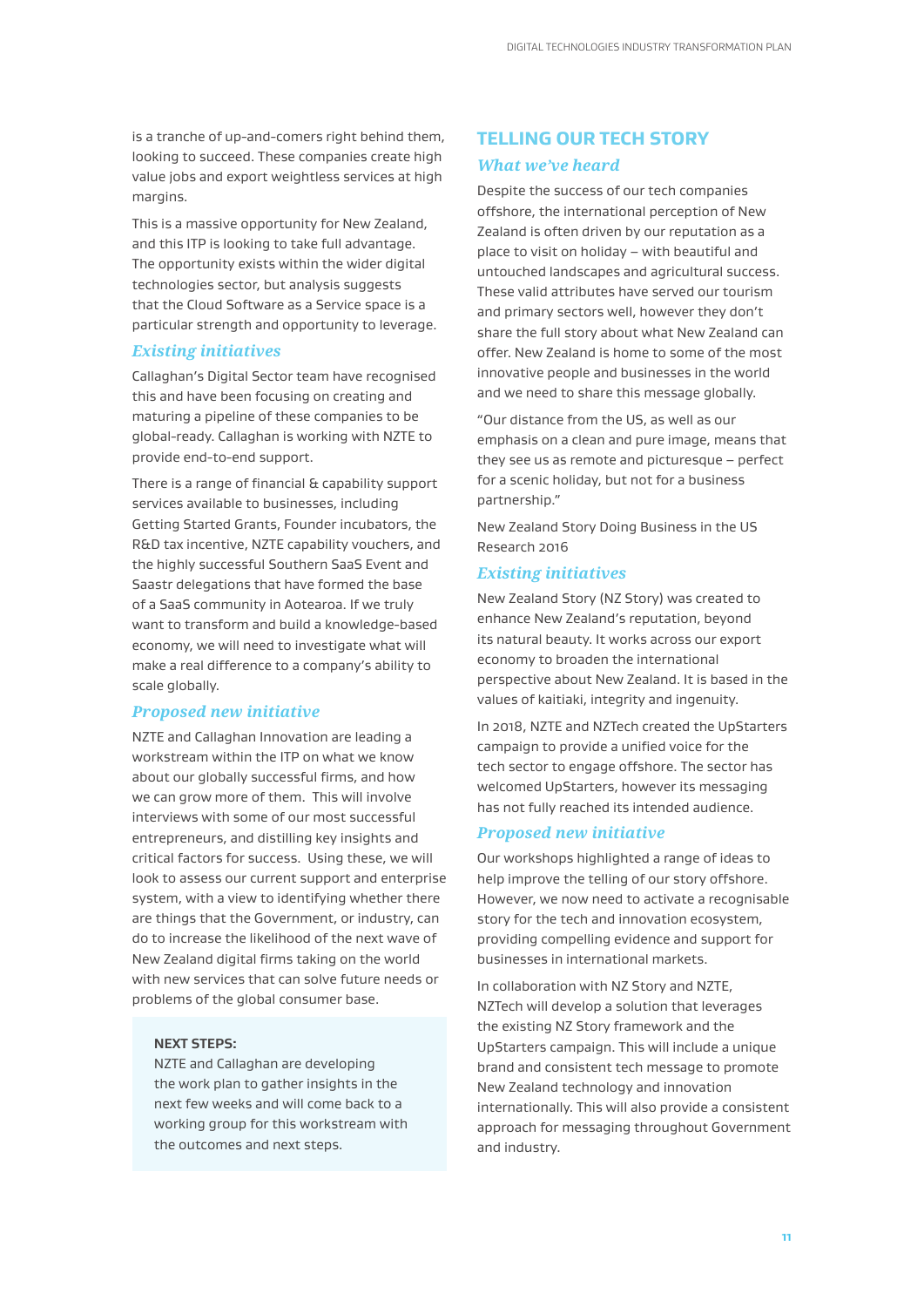The aim is to increase awareness of New Zealand as a provider of technology and innovation on the global stage.

Our response to COVID-19 has created a heightened interest in New Zealand. At a time when our international reputation is strong, we should leverage this by sharing our new story of locally developed technology and innovation. The primary objective of a cohesive national tech and innovation story is to build a positive business brand for New Zealand in international markets. The tech and innovation story should attract investment and talent, help grow New Zealand exports and raise New Zealand's profile internationally as a:

- destination for technology and innovation investment and research
- › destination for tech talent
- › country that produces advanced technology for the world market.

#### **NEXT STEPS:**

Work is starting on the activation of a New Zealand technology and innovation story in markets that matter to New Zealand tech exporters.

NZTech, MBIE, NZTE and NZ Story will launch this work in late 2020. NZTech are hosting predevelopment workshops in August, September and October to create a compelling, consistent and coherent message for New Zealand technology and innovation.

#### **Pre-development workshops will explore:**

- › What tools or support does business need to tell a compelling story and gain business interest?
- › What has changed in the way we reach customers in a COVID-19 world?
- › What are the gaps in our current tech and innovation story?
- › What are the international priority markets?
- › What are the key sectors we need to focus on? (agritech, biotech, gaming, medtech, space?)

#### **What will the workshops achieve?**

- Development of a recognisable story for the tech and innovation sector to provide a unique proposition for our international business.
- › Creation of a roadmap and coordinated activities for industry to build their own brand.